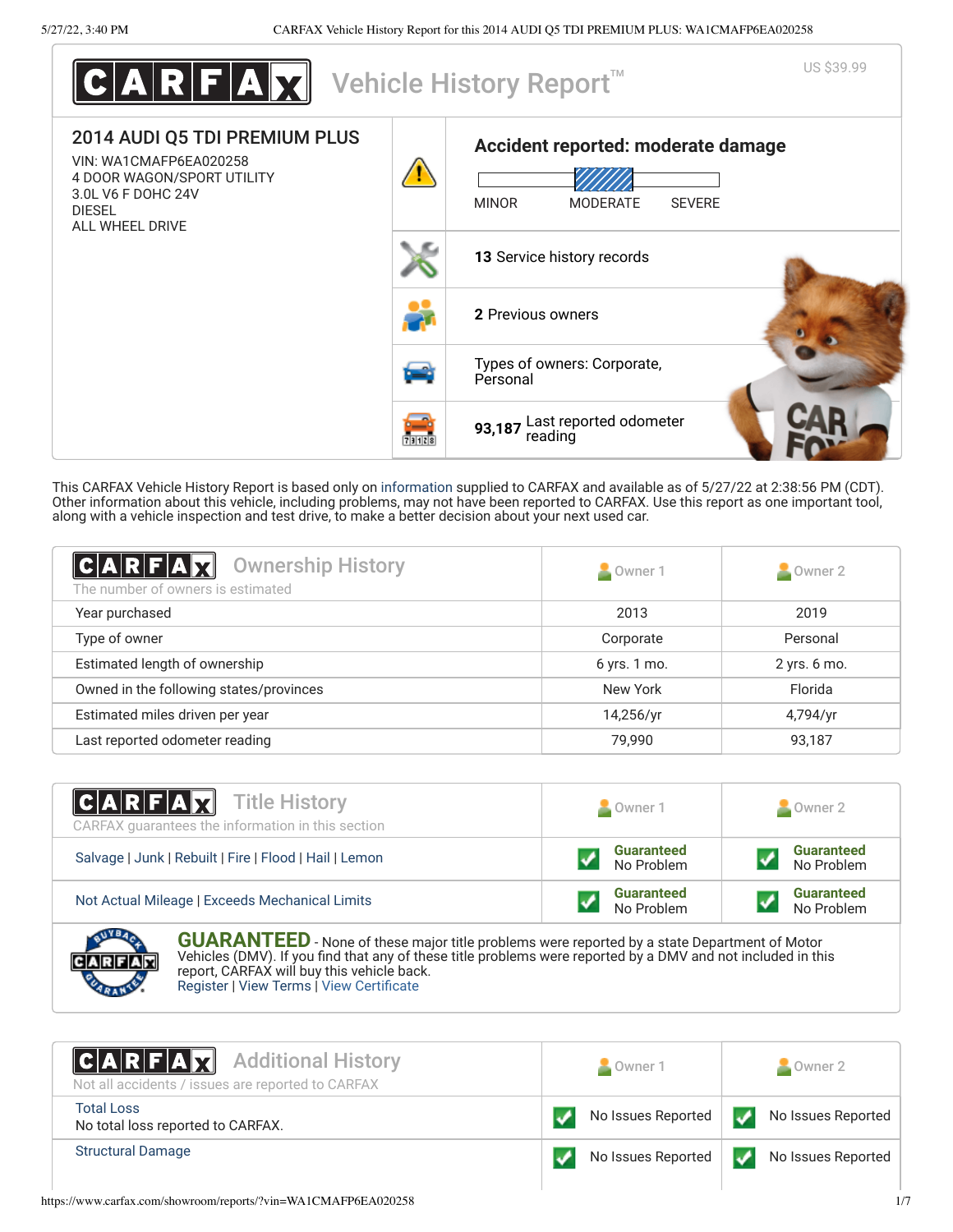5/27/22, 3:40 PM CARFAX Vehicle History Report for this 2014 AUDI Q5 TDI PREMIUM PLUS: WA1CMAFP6EA020258

| CARFAX recommends that you have this vehicle inspected by a collision<br>repair specialist. |                                  |                                |
|---------------------------------------------------------------------------------------------|----------------------------------|--------------------------------|
| Airbag Deployment<br>No airbag deployment reported to CARFAX.                               | No Issues Reported               | No Issues Reported             |
| <b>Odometer Check</b><br>No indication of an odometer rollback.                             | No Issues Indicated<br>$\bullet$ | No Issues Indicated<br>$\cdot$ |
| Accident / Damage<br>Accidents reported: 06/18/2016 and 10/26/2020.                         | <b>Accident Reported</b>         | <b>Accident Reported</b>       |
| <b>Manufacturer Recall</b><br>No open recalls reported to CARFAX.                           | No Recalls<br>Reported           | No Recalls<br>Reported         |
| <b>Basic Warranty</b><br>Original warranty estimated to have expired.                       | <b>Warranty Expired</b>          | <b>Warranty Expired</b>        |

<span id="page-1-1"></span><span id="page-1-0"></span>

| <b>Owner 1</b><br>2013 | Purchased:     | Low mileage! This owner drove less than<br>the industry average of 15,000 miles per<br>year.                                                             | Corporate Vehicle                                                                                                                                                  | 14,256 mi/yr |
|------------------------|----------------|----------------------------------------------------------------------------------------------------------------------------------------------------------|--------------------------------------------------------------------------------------------------------------------------------------------------------------------|--------------|
| Date                   | <b>Mileage</b> | <b>Source</b>                                                                                                                                            | <b>Comments</b>                                                                                                                                                    |              |
| 08/22/2013             |                | <b>NICB</b>                                                                                                                                              | Vehicle manufactured and shipped to original dealer                                                                                                                |              |
| 09/12/2013             |                | New York<br>Motor Vehicle Dept.<br>Memphis, NY                                                                                                           | Title issued or updated<br>- Registration issued or renewed<br>- First owner reported<br>- Titled or registered as corporate vehicle<br>- Passed safety inspection |              |
| 11/01/2013             | 5,014          | Volkswagen Audi of Naples<br>Naples, FL<br>239-302-3287<br>vwofnaples.com<br>4.7 / 5.0<br>817 Verified Reviews<br>Customer<br>10,392<br>Favorites        | <b>€</b> Vehicle serviced<br>- 5,000 mile service performed<br>- Oil and filter changed<br>- Tires rotated<br>- Body electrical system checked                     |              |
| 11/07/2013             |                | New York<br>Motor Vehicle Dept.<br>Memphis, NY                                                                                                           | Registration issued or renewed<br>- Passed safety inspection                                                                                                       |              |
| 04/15/2014             | 10,772         | Volkswagen Audi of Naples<br>Naples, FL<br>239-302-3287<br>vwofnaples.com<br>4.7 / 5.0<br>817 Verified Reviews<br>Customer<br>10,392<br><b>Favorites</b> | Vehicle serviced<br>- 15,000 mile service performed<br>- Oil and filter changed<br>- Tires rotated<br>- Engine oil system flushed                                  |              |
| 04/24/2014             | 11,003         | Volkswagen Audi of Naples<br>Naples, FL<br>239-302-3287<br>vwofnaples.com<br>4.7 / 5.0<br>817 Verified Reviews<br>Customer<br>10,392<br>Favorites        | Vehicle serviced<br>- Computer(s) checked<br>- Engine checked                                                                                                      |              |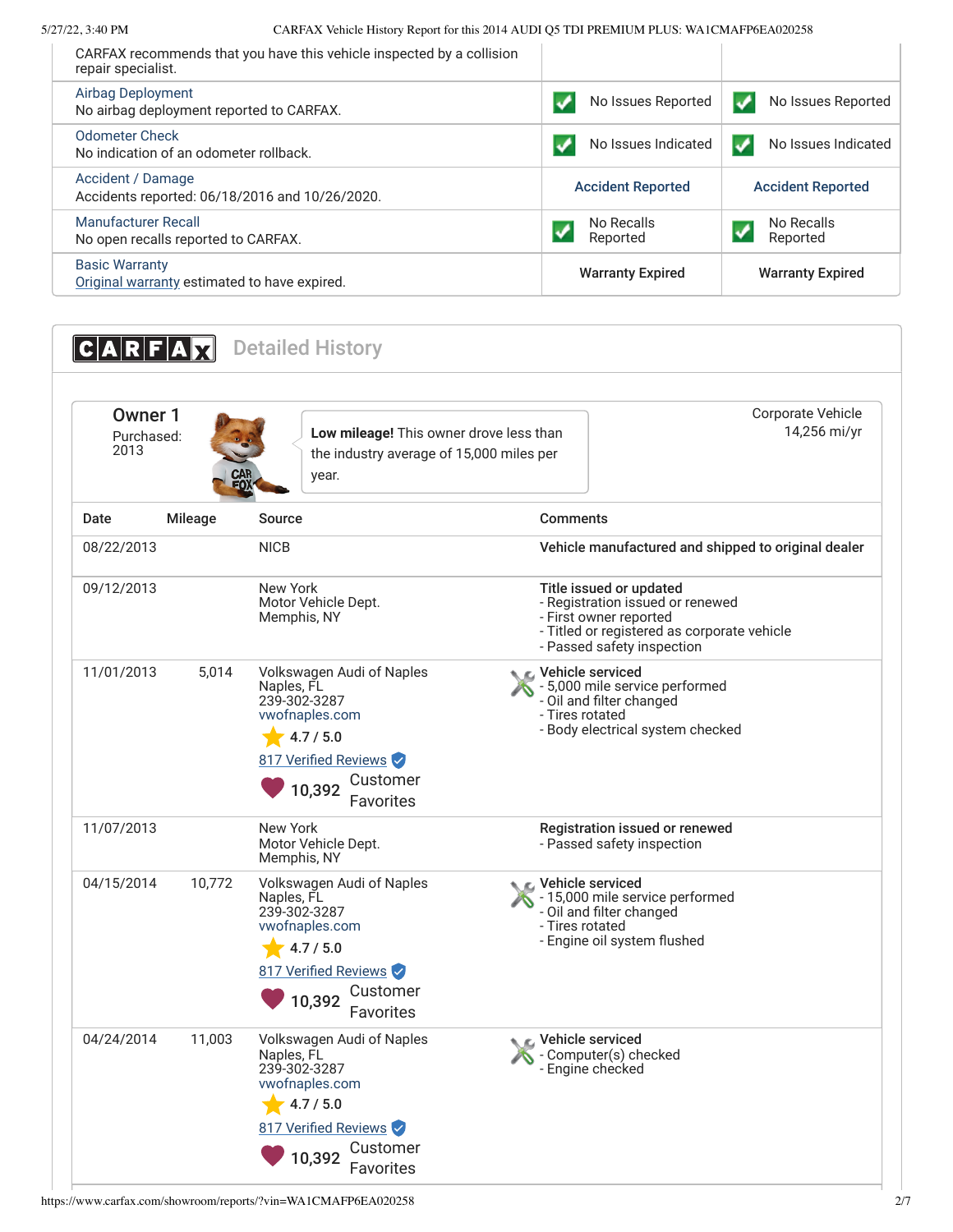| 08/20/2014 | 19,420 | <b>Hudson &amp; Mowins</b>                                                             | CARFAX Vehicle History Report for this 2014 AUDI Q5 TDI PREMIUM PLUS: WA1CMAFP6EA020258<br>Vehicle serviced                                                                           |
|------------|--------|----------------------------------------------------------------------------------------|---------------------------------------------------------------------------------------------------------------------------------------------------------------------------------------|
|            |        | Baldwinsville, NY<br>315-635-5681                                                      | Emissions or safety inspection performed                                                                                                                                              |
|            |        | $-4.9/5.0$                                                                             |                                                                                                                                                                                       |
|            |        | 23 Verified Reviews                                                                    |                                                                                                                                                                                       |
|            |        | 19 Customer Favorites                                                                  |                                                                                                                                                                                       |
| 08/20/2014 |        | New York<br><b>Inspection Station</b>                                                  | Passed safety inspection<br>- Passed emissions inspection                                                                                                                             |
| 10/27/2014 | 23,426 | Volkswagen Audi of Naples<br>Naples, FL<br>239-302-3287<br>vwofnaples.com<br>4.7 / 5.0 | Vehicle serviced<br>- Maintenance inspection completed<br>- 25,000 mile service performed<br>- Oil and filter changed<br>- Alignment checked                                          |
|            |        | 817 Verified Reviews                                                                   | - Engine checked<br>- Engine oil system flushed                                                                                                                                       |
|            |        | Customer<br>10,392<br>Favorites                                                        |                                                                                                                                                                                       |
| 04/09/2015 | 27,515 | Volkswagen Audi of Naples<br>Naples, FL<br>239-302-3287<br>vwofnaples.com              | Vehicle serviced<br>- Maintenance inspection completed<br>- Alignment checked<br>- Tire repaired<br>- Tire condition and pressure checked                                             |
|            |        | 4.7 / 5.0                                                                              |                                                                                                                                                                                       |
|            |        | 817 Verified Reviews                                                                   |                                                                                                                                                                                       |
|            |        | Customer<br>10,392<br>Favorites                                                        |                                                                                                                                                                                       |
| 07/29/2015 | 33,767 | New York<br><b>Inspection Station</b>                                                  | Passed safety inspection<br>- Emissions inspection performed                                                                                                                          |
| 10/14/2015 |        | New York<br>Motor Vehicle Dept.<br>Memphis, NY                                         | Registration issued or renewed<br>- Passed safety inspection                                                                                                                          |
| 06/18/2016 |        | Damage Report                                                                          | Accident reported: moderate damage with another<br>motor vehicle<br>- Damage to left side<br>- Damage to front<br>- Damage to left rear<br>- Damage to rear<br>- Damage to left front |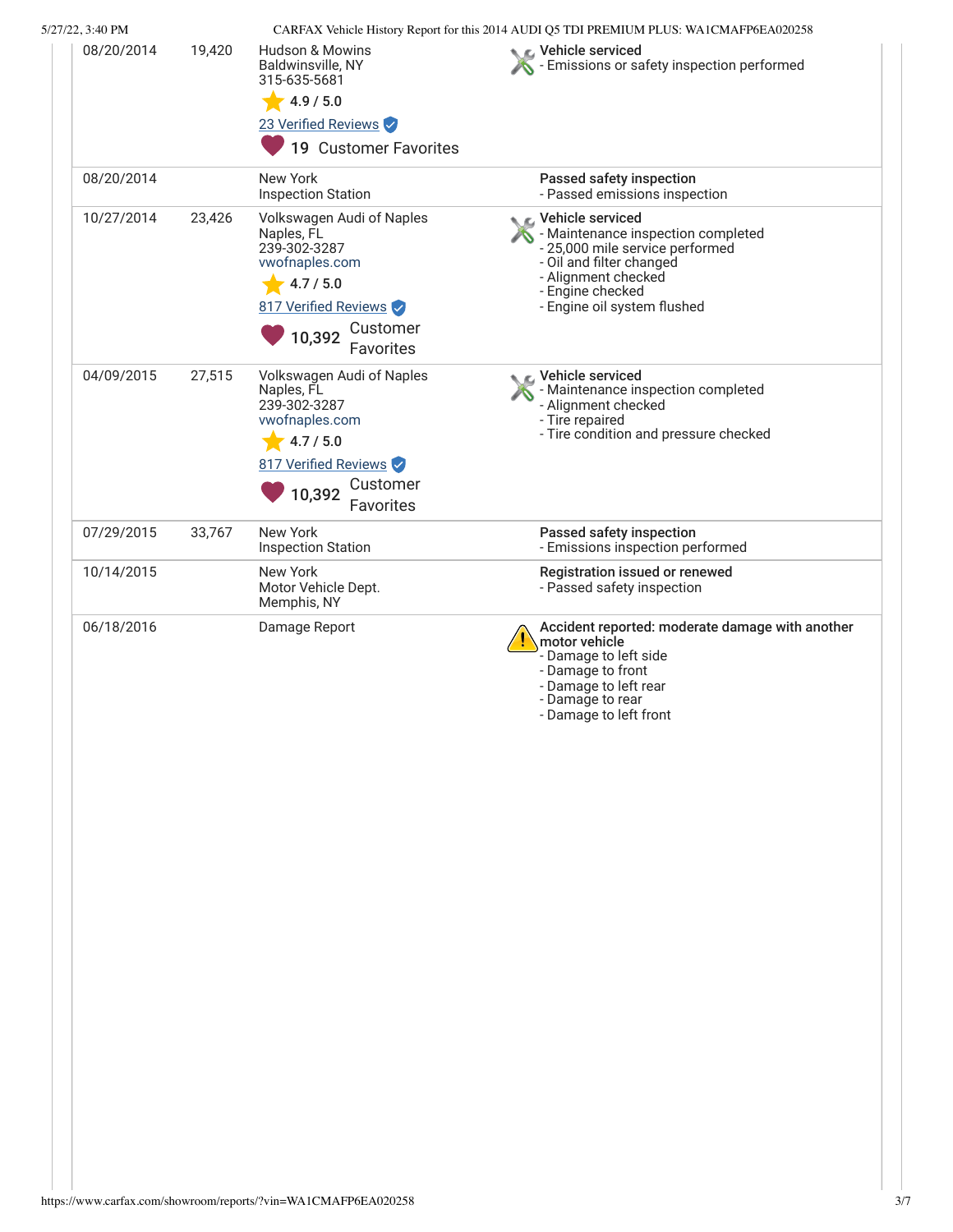$\overline{1}$ 

|            |        |                                                                                                                                                   | <b>MINOR</b><br><b>MODERATE</b><br><b>SEVERE</b>                                                                                                                                                                                                                                                                                                                |
|------------|--------|---------------------------------------------------------------------------------------------------------------------------------------------------|-----------------------------------------------------------------------------------------------------------------------------------------------------------------------------------------------------------------------------------------------------------------------------------------------------------------------------------------------------------------|
|            |        |                                                                                                                                                   | <b>Damage Location</b><br><b>FRONT</b><br>LEFT<br><b>RIGHT</b><br><b>REAR</b>                                                                                                                                                                                                                                                                                   |
| 09/09/2016 | 47,447 | New York<br><b>Inspection Station</b>                                                                                                             | Passed safety inspection<br>- Failed emissions inspection                                                                                                                                                                                                                                                                                                       |
| 09/14/2016 | 47,705 | New York<br><b>Inspection Station</b>                                                                                                             | Passed safety inspection<br>- Passed emissions inspection                                                                                                                                                                                                                                                                                                       |
| 09/08/2017 | 60,628 | New York<br><b>Inspection Station</b>                                                                                                             | Passed safety inspection<br>- Passed emissions inspection                                                                                                                                                                                                                                                                                                       |
| 10/11/2017 |        | New York<br>Motor Vehicle Dept.<br>Memphis, NY                                                                                                    | Registration issued or renewed<br>- Passed safety inspection                                                                                                                                                                                                                                                                                                    |
| 02/26/2018 | 67,752 | Audi Volkswagen of Naples<br>Naples, FL<br>239-302-3287<br>vwofnaples.com<br>4.7 / 5.0<br>817 Verified Reviews<br>Customer<br>10,392<br>Favorites | Vehicle serviced<br>- Maintenance inspection completed<br>- Recommended maintenance performed<br>- Antifreeze/coolant flushed/changed<br>- Brake fluid flushed/changed<br>- Alignment checked<br>- Safety inspection performed<br>- Tires rotated<br>- Tire pressure monitoring system reset<br>- Brakes checked<br>- Engine/powertrain computer/module checked |
| 08/31/2018 | 73,915 | New York<br><b>Inspection Station</b>                                                                                                             | Passed safety inspection<br>- Passed emissions inspection                                                                                                                                                                                                                                                                                                       |
| 11/27/2018 | 77,826 | Audi Volkswagen of Naples<br>Naples, FL<br>239-302-3287<br>vwofnaples.com<br>4.7 / 5.0<br>817 Verified Reviews<br>Customer<br>10,392<br>Favorites | Vehicle serviced<br>- Maintenance inspection completed<br>- Tire(s) balanced<br>- Tire(s) replaced<br>- Tire(s) mounted<br>- Alignment checked<br>- Four wheel alignment performed<br>- Tires rotated<br>- Tire pressure sensor reprogrammed<br>- Tire pressure monitoring system reset<br>- Two tires replaced                                                 |
| 03/28/2019 | 79,823 | Germain Lexus of Naples<br>Naples, FL<br>239-592-5533<br>lexusofnaples.com                                                                        | Vehicle serviced<br>Maintenance inspection completed                                                                                                                                                                                                                                                                                                            |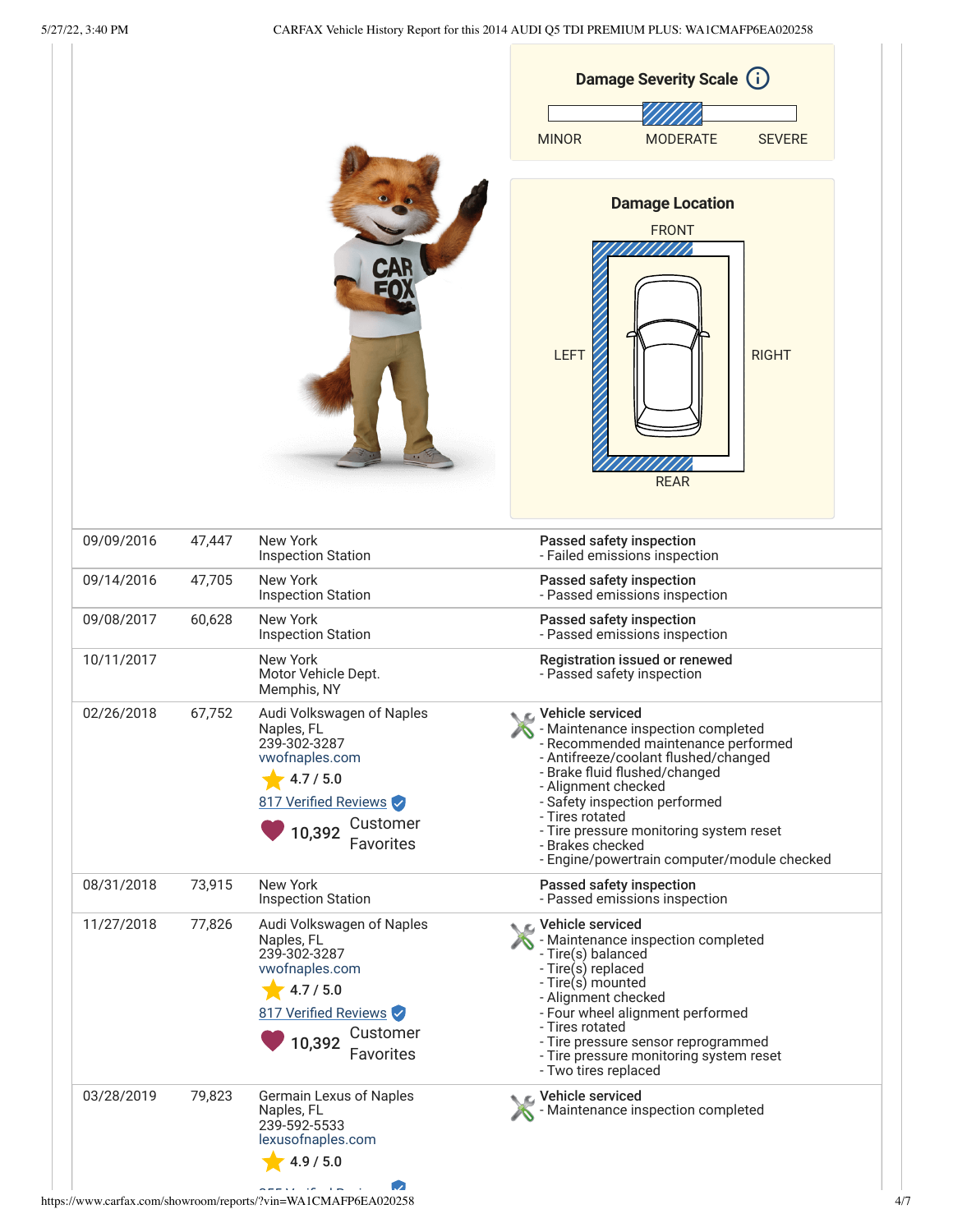<span id="page-4-0"></span>

| 5/27/22, 3:40 PM                     |                | 255 Verified Reviews V<br>104 Customer Favorites                                                                                                         | CARFAX Vehicle History Report for this 2014 AUDI Q5 TDI PREMIUM PLUS: WA1CMAFP6EA020258                                                                                                                                                                                                                                                                                 |  |
|--------------------------------------|----------------|----------------------------------------------------------------------------------------------------------------------------------------------------------|-------------------------------------------------------------------------------------------------------------------------------------------------------------------------------------------------------------------------------------------------------------------------------------------------------------------------------------------------------------------------|--|
| 04/01/2019<br>79,990                 |                | Audi Volkswagen of Naples<br>Naples, FL<br>239-302-3287<br>vwofnaples.com<br>4.7 / 5.0<br>817 Verified Reviews<br>Customer<br>10,392<br>Favorites        | C Vehicle serviced<br>- Maintenance inspection completed<br>- Brakes checked<br>- Wiper(s) replaced<br>- Nitrogen fill tires<br>- Tires rotated<br>- Tire pressure sensor reprogrammed<br>- Tire pressure monitoring system reset<br>- Front brake pads replaced<br>- Rear brake pads replaced                                                                          |  |
| <b>Owner 2</b><br>Purchased:<br>2019 |                | Low mileage! This owner drove less than<br>the industry average of 15,000 miles per<br><b>CAR</b><br>FOX<br>year.                                        | <b>Personal Vehicle</b><br>4,794 mi/yr                                                                                                                                                                                                                                                                                                                                  |  |
| Date                                 | <b>Mileage</b> | Source                                                                                                                                                   | <b>Comments</b>                                                                                                                                                                                                                                                                                                                                                         |  |
| 10/31/2019                           | 80,997         | Florida<br>Motor Vehicle Dept.<br>Naples, FL<br>Title #0136605942                                                                                        | Vehicle purchase reported<br>- Title issued or updated<br>- Registration issued or renewed<br>- New owner reported<br>- Titled or registered as personal vehicle<br>- Vehicle color noted as White                                                                                                                                                                      |  |
| 11/21/2019                           | 81,600         | Audi Volkswagen of Naples<br>Naples, FL<br>239-302-3287<br>vwofnaples.com<br>4.7 / 5.0<br>817 Verified Reviews<br>Customer<br>10,392<br>Favorites        | <b>€</b> Vehicle serviced<br>- Maintenance inspection completed<br>- 75,000 mile service performed<br>- Alignment checked<br>- Engine oil system flushed<br>- Engine checked<br>- Oil and filter changed<br>- Battery/charging system checked<br>- Sensor replaced<br>- Tires rotated<br>- Tire pressure sensor reprogrammed<br>- Tire pressure monitoring system reset |  |
| 10/26/2020                           |                | Damage Report                                                                                                                                            | <b>SO</b> Accident reported<br>o <sup>1</sup> - Involving front or side impact<br>- Involving left front impact with another motor<br>vehicle<br>- Damage to left front<br>- Vehicle was not damaged<br>- Airbags did not deploy                                                                                                                                        |  |
| 12/08/2020                           | 88,236         | Audi Volkswagen of Naples<br>Naples, FL<br>239-302-3287<br>vwofnaples.com<br>4.7 / 5.0<br>817 Verified Reviews<br>Customer<br>10,392<br><b>Favorites</b> | C Vehicle serviced<br>- Maintenance inspection completed<br>- Oil and filter changed<br>- Tires rotated<br>- Tire pressure sensor reprogrammed<br>- Tire pressure monitoring system reset<br>- Fluids checked                                                                                                                                                           |  |
| 04/29/2021                           |                | Florida<br>Motor Vehicle Dept.<br>Naples, FL<br>Title #0136605942                                                                                        | Registration issued or renewed<br>- Titled or registered as personal vehicle<br>- Vehicle color noted as White                                                                                                                                                                                                                                                          |  |
| 12/02/2021                           | 90,836         | Audi Volkswagen of Naples<br>Naples, FL<br>239-302-3287<br>vwofnaples.com<br>4.7 / 5.0<br>817 Verified Reviews<br>Customer<br>10,392<br>Favorites        | C Vehicle serviced<br>- 80,000 mile service performed<br>- Alignment checked<br>- Engine checked<br>- Engine/powertrain computer/module checked<br>- Brake fluid flushed/changed<br>- Oil and filter changed<br>- Battery/charging system checked<br>- Wiper(s) replaced                                                                                                |  |

https://www.carfax.com/showroom/reports/?vin=WA1CMAFP6EA020258 5/7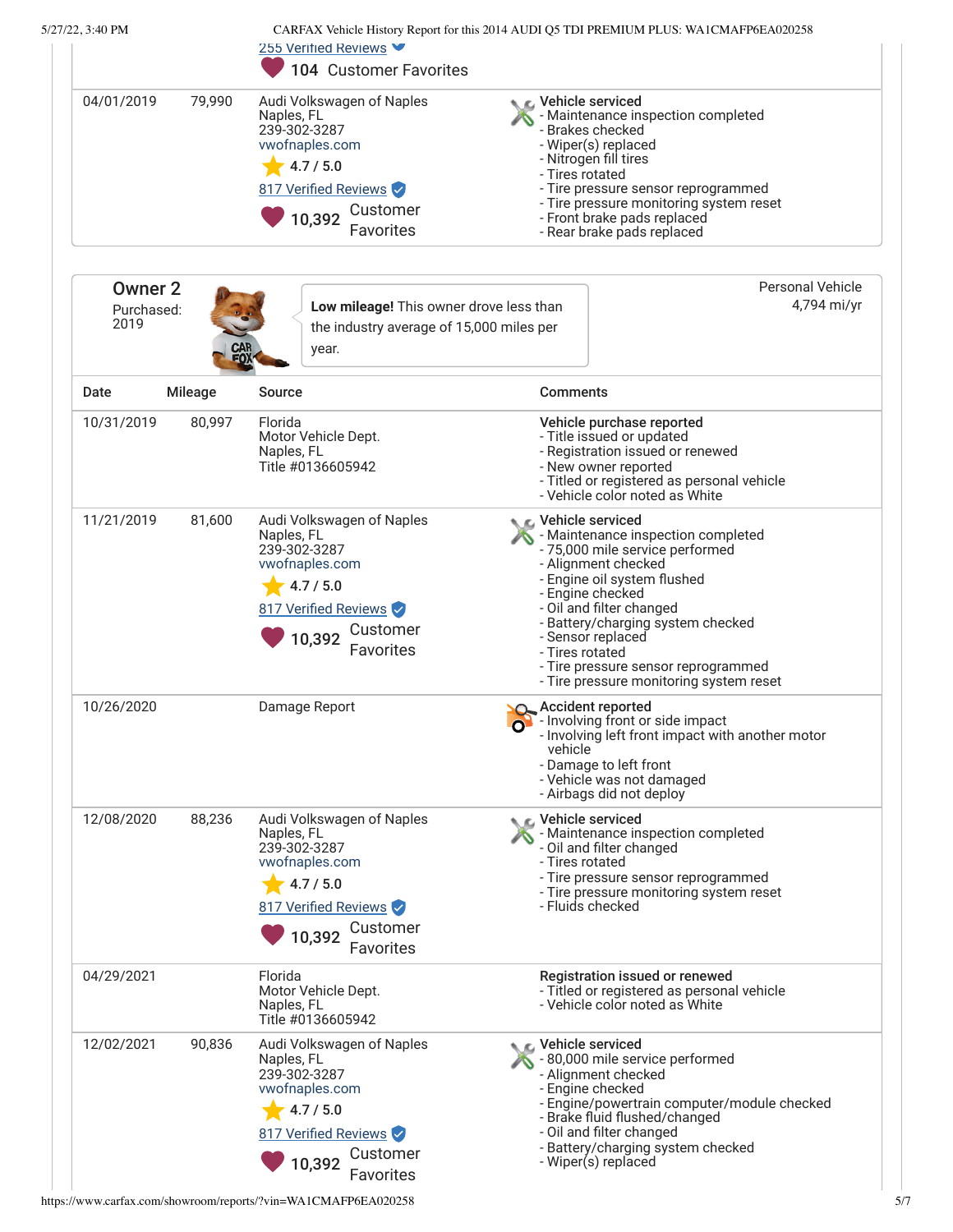| 05/16/2022 | <b>Auto Auction</b><br>93.187 | Listed as a dealer vehicle<br>- Vehicle sold |                                                                                                                                                                                                                  |
|------------|-------------------------------|----------------------------------------------|------------------------------------------------------------------------------------------------------------------------------------------------------------------------------------------------------------------|
|            |                               |                                              | Make sure you buy this car from a<br>licensed dealership or you may be a<br>victim of curbstoning, which is illegal. A<br>curbstoner poses as a private seller to<br>sell vehicles for a large profit. Not cool! |
|            |                               |                                              | Have Questions? Please visit our Help Center at www.carfax.com.                                                                                                                                                  |



## Accident Indicator

CARFAX receives information about accidents in all 50 states, the District of Columbia and Canada.

Not every accident is reported to CARFAX. As details about the accident become available, those additional details are added to the CARFAX Vehicle History Report. CARFAX recommends that you have this vehicle inspected by a qualified mechanic.

- According to the National Safety Council, Injury Facts, 2021 edition, 5% of the 276 million registered vehicles in the U.S. were involved in an accident in 2019. Over 77% of these were considered minor or moderate.
- This CARFAX Vehicle History Report is based only on information supplied to CARFAX and available as of 5/27/22 at 2:38:56 PM (CDT). Other information about this vehicle, including problems, may not have been reported to CARFAX. Use this report as one important tool, along with a vehicle inspection and test drive, to make a better decision about your next used car.

## Damage Severity

Damage events result in one of the following severity levels:

- Minor: Generally, minor damage is cosmetic (including dents or scratches), may only require reconditioning, and typically does not compromise a vehicle's operation and/or safety.
- Moderate: Moderate damage may affect multiple components of the vehicle and may impair the vehicle's operation and/or safety.
- Severe: Severe damage usually affects multiple components of the vehicle and is likely to compromise the vehicle's operation and/or safety.

CARFAX recommends getting a pre-purchase inspection at a certified collision repair facility.

# Failed Emissions Inspection

The emissions check performed during a vehicle inspection indicated the vehicle was emitting more than allowable emissions standards and/or had missing or modified parts. Repeated failed emissions records can indicate engine problems and CARFAX recommends you have the vehicle inspected.

## First Owner

When the first owner(s) obtains a title from a Department of Motor Vehicles as proof of ownership.

#### New Owner Reported

When a vehicle is sold to a new owner, the Title must be transferred to the new owner(s) at a Department of Motor Vehicles.

## Ownership History

CARFAX defines an owner as an individual or business that possesses and uses a vehicle. Not all title transactions represent changes in ownership. To provide estimated number of owners, CARFAX proprietary technology analyzes all the events in a vehicle history. Estimated ownership is available for vehicles manufactured after 1991 and titled solely in the US including Puerto Rico. Dealers sometimes opt to take ownership of a vehicle and are required to in the following states: Maine, Massachusetts, New Jersey, Ohio, Oklahoma, Pennsylvania and South Dakota. Please consider this as you review a vehicle's estimated ownership history.

#### Title Issued

A state issues a title to provide a vehicle owner with proof of ownership. Each title has a unique number. Each title or registration record on a CARFAX report does not necessarily indicate a change in ownership. In Canada, a registration and bill of sale are used as proof of ownership.